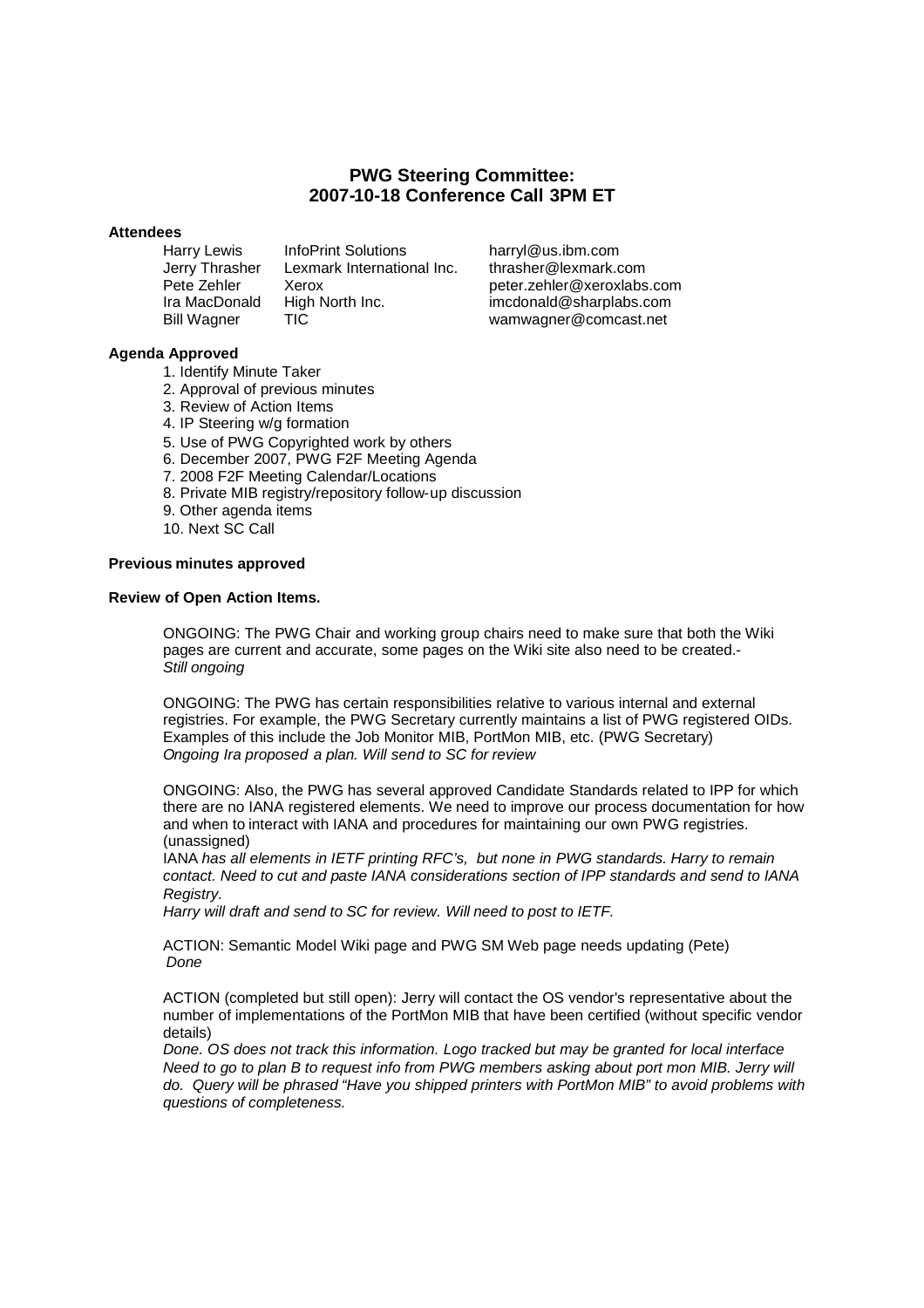ACTION: Bill and Ira to develop plenary-level slides about what is contained in the WBEM Generic Operations document and how it might affect, or need to affect PWG efforts. *Ira had offline conversation with Rick about whether this document is important. The introductory statement suggest that it must be used, but WSDM has not been paying attention to it. Ira will generate summary sheet. But criticality is loosened. How does this apply to MFD operations? Suggest it is for MFD and WIMS WG to view.*

ACTION: Jerry to check on ability of Lexmark PWG server to handle private directories for MIB registry. *See Private MIB Registry discussion below.*

## **Intellectual Property Steering WG formation**

Harry will pursue, but it will take time.

Approach is to identify 1 or 2 current statements used by other groups such as CIP4/JDF, IEEE\_ISTO, Bluetooth SIG.

Question: Should PWG IP policy be based soley on IEEE changes or should it reflect provisions used by more printer-oriented organizations? It was pointed out that Bluetooth and others may have provisions that may be contrary to PWG practice. We should start with IEEE comparison.

Proposal was to schedule a separate conference call to address IP issues, treating this as a SC project rather than creating a separate working group.

Harry will try to get basic IEEE comparison in two weeks. Comparison to include including actual text of IEEE policy.

#### **Use of PWG Copywrited work by others**

Suggestion was to disseminate a Policy statement that strongly suggests use of PWG material. but with proper attribution. Find similar language from open source communities. Jerry will draft policy.

#### **December 2007 F2F Meeting Agenda**

Meeting scheduled for 11-12 December. Logics info page and tentative agenda now posted. Tuesday: MFD- with PWG Plenary at 4-5 Wednesday: WIMS etc.

All should look at schedule for next SC meetiung

### **2008 Meeting Calendar**

Feb meeting at Canon April – Phoenix Jerry will get ISTO started on arraingements June 23-27–Denver or Boulder Harry will check

## **Private MIB Registry**

Jerry says can it be done. Lexmarkl will host. We need to develop process. Single point of contact to add and keep a trail of all additions and changes. Keep all emails for request to post, delete etc. Suggestion was that companies provide a ZIP file of Vendors MIB information. Jerry will send a query to PWG Announce to gauge interest.

## **Other Agenda Items**

Consistify the 1284 string:

Standardize the Command set string; manufacturer model string formats. Add OID??

Should it be part of Port Mon MIB? No. 1284 ID used in many places.

Better to generate Best Practices Document.

1284 ID Best Practices document to be an agenda item on next SC conference call

## **Action Items**